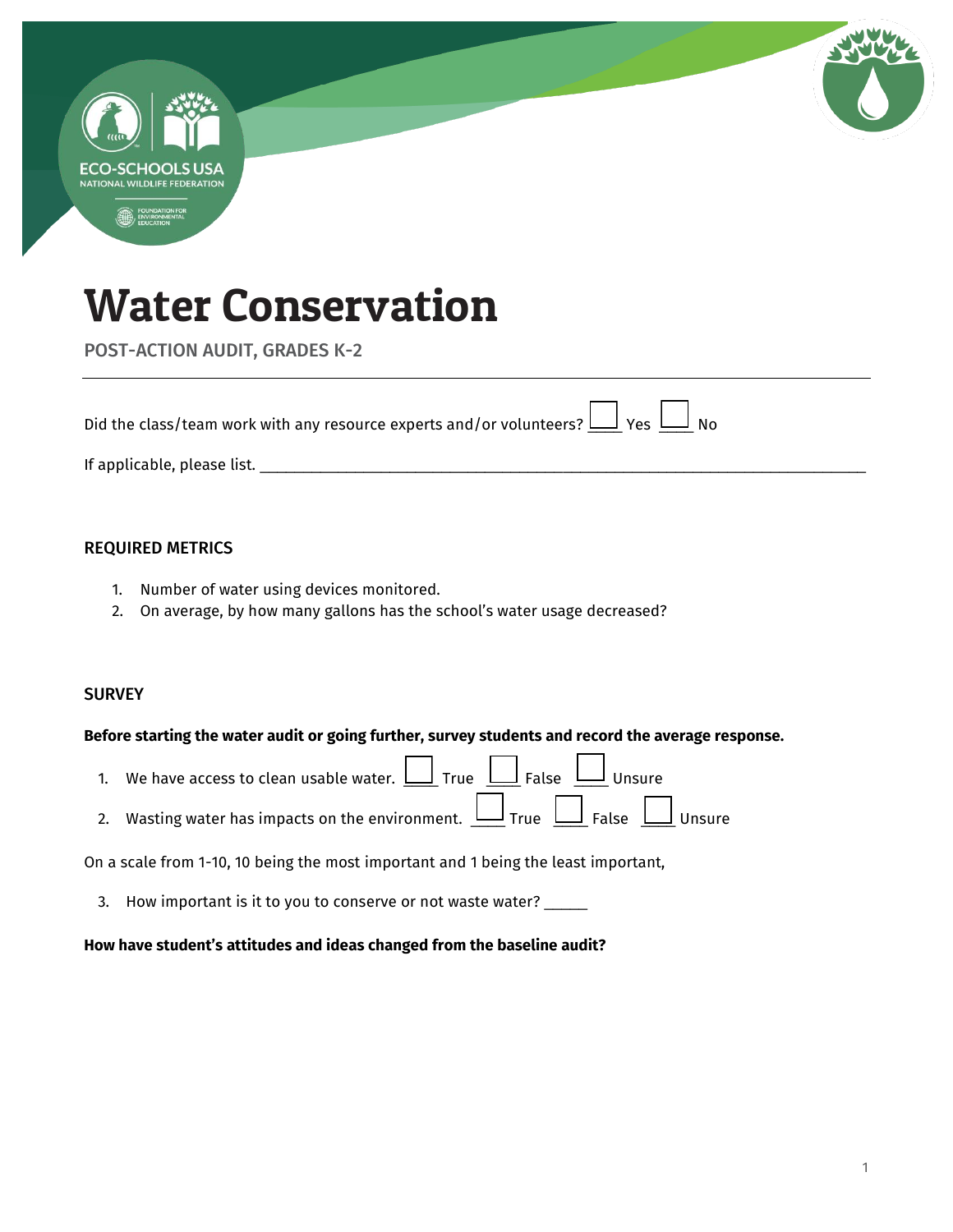

POST-ACTION AUDIT, GRADES K-2



### TABLE 1. DEFINING THE STUDY SITE

|    | Since the baseline audit have the school's water<br>sources been tested (first test or follow-up test) | Lead $\bigsqcup$ bacteria $\bigsqcup$ iron $\bigsqcup$<br>mercury |
|----|--------------------------------------------------------------------------------------------------------|-------------------------------------------------------------------|
|    | for the following contaminants.*                                                                       |                                                                   |
|    | (faucets, fountains, showers)                                                                          | nitrates<br>copper L                                              |
|    | 2016 WIIN Act - Provision, Sec. 2107: Lead testing                                                     |                                                                   |
|    | in school and child care program drinking water                                                        | tested within the last 365 days                                   |
| 2. | Is the school and/or district on track to use more                                                     |                                                                   |
|    | or less water than was estimated in the baseline                                                       | Less II Information Unavailable<br>More                           |
|    | audit?                                                                                                 |                                                                   |

\*Do you have questions regarding water quality at school? The [Healthy Schools Pathway c](https://www.nwf.org/Eco-Schools-USA/Become-an-Eco-School/Pathways/Healthy-Schools)an help. If the team needs a timely response, please contact us at **eco-schoolsusa@nwf.org**.

# IRRIGATION

#### CHART 1. GENERAL IRRIGATION

| During the baseline audit, team members walked<br>the school grounds to observe land cover. Has<br>land cover changed anywhere on the school |                                                                                                     |
|----------------------------------------------------------------------------------------------------------------------------------------------|-----------------------------------------------------------------------------------------------------|
| grounds?                                                                                                                                     | If yes, how so? ___________                                                                         |
|                                                                                                                                              |                                                                                                     |
|                                                                                                                                              |                                                                                                     |
|                                                                                                                                              | Looking back at your weather observations between the baseline and post-action audit, how would you |
| describe the amount of rain the school received?                                                                                             |                                                                                                     |
|                                                                                                                                              | $\boxed{\phantom{a}}$ A lot of rain $\phantom{a}$ Same amount as usual $\phantom{a}$ Much less rain |

Continued on the next page.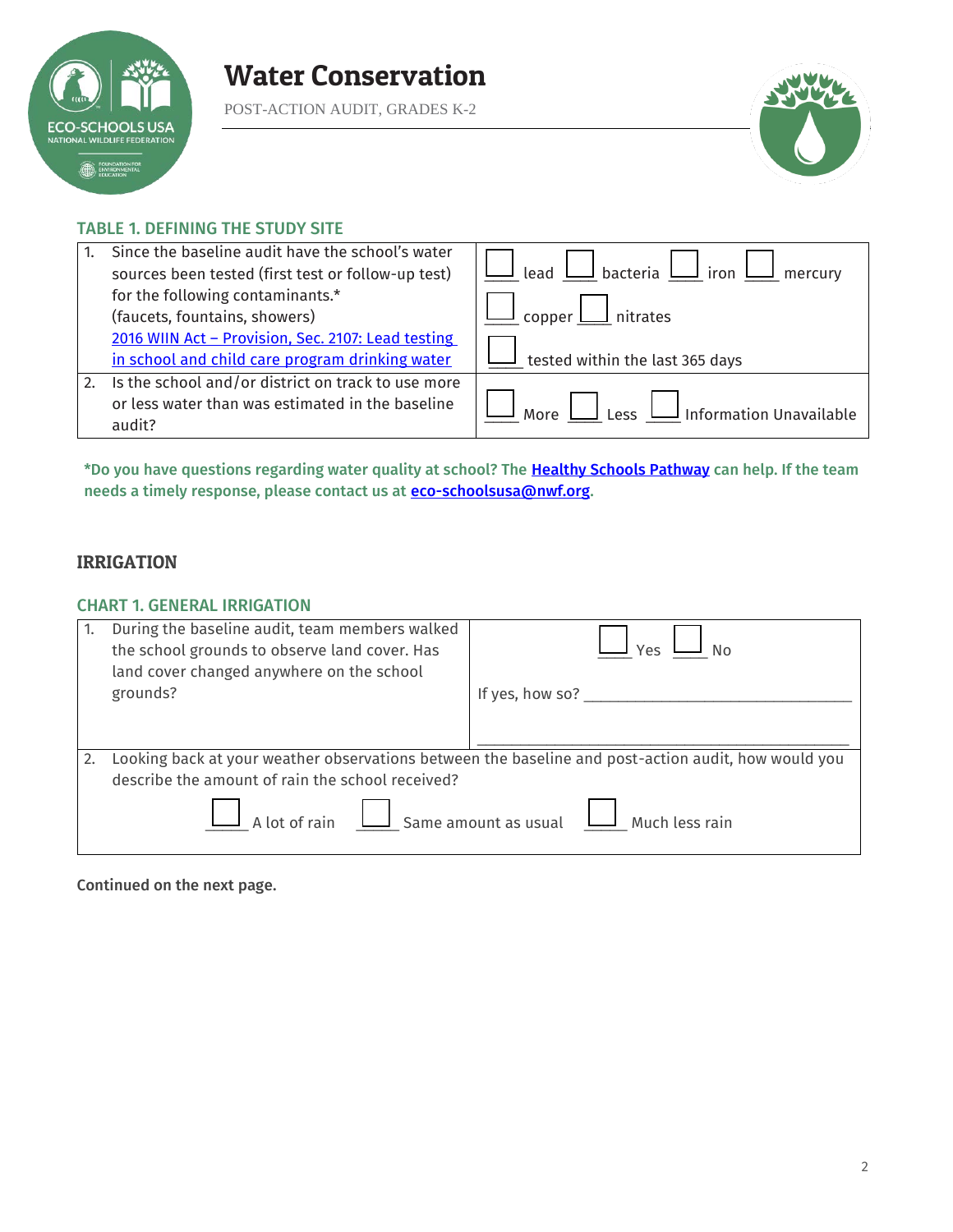

POST-ACTION AUDIT, GRADES K-2



### CHART 2. IRRIGATION SYSTEMS AND SPRINKLERS

|    | Did the team's action plan address issues found<br>with the school's irrigation system and/or<br>sprinklers?       | Υρς      |
|----|--------------------------------------------------------------------------------------------------------------------|----------|
|    |                                                                                                                    | Explain: |
| 2. | Do team members have a reporting system in<br>place for water leaks, broken heads or<br>malfunctioning sprinklers? | Yes      |

### **Think about the following questions as you summarize the information in Charts 1 and 2.**

- 1. What did team/classes learn about water conservation outside the school?
- 2. Describe one action the team/class took to improve water conservation on the school grounds?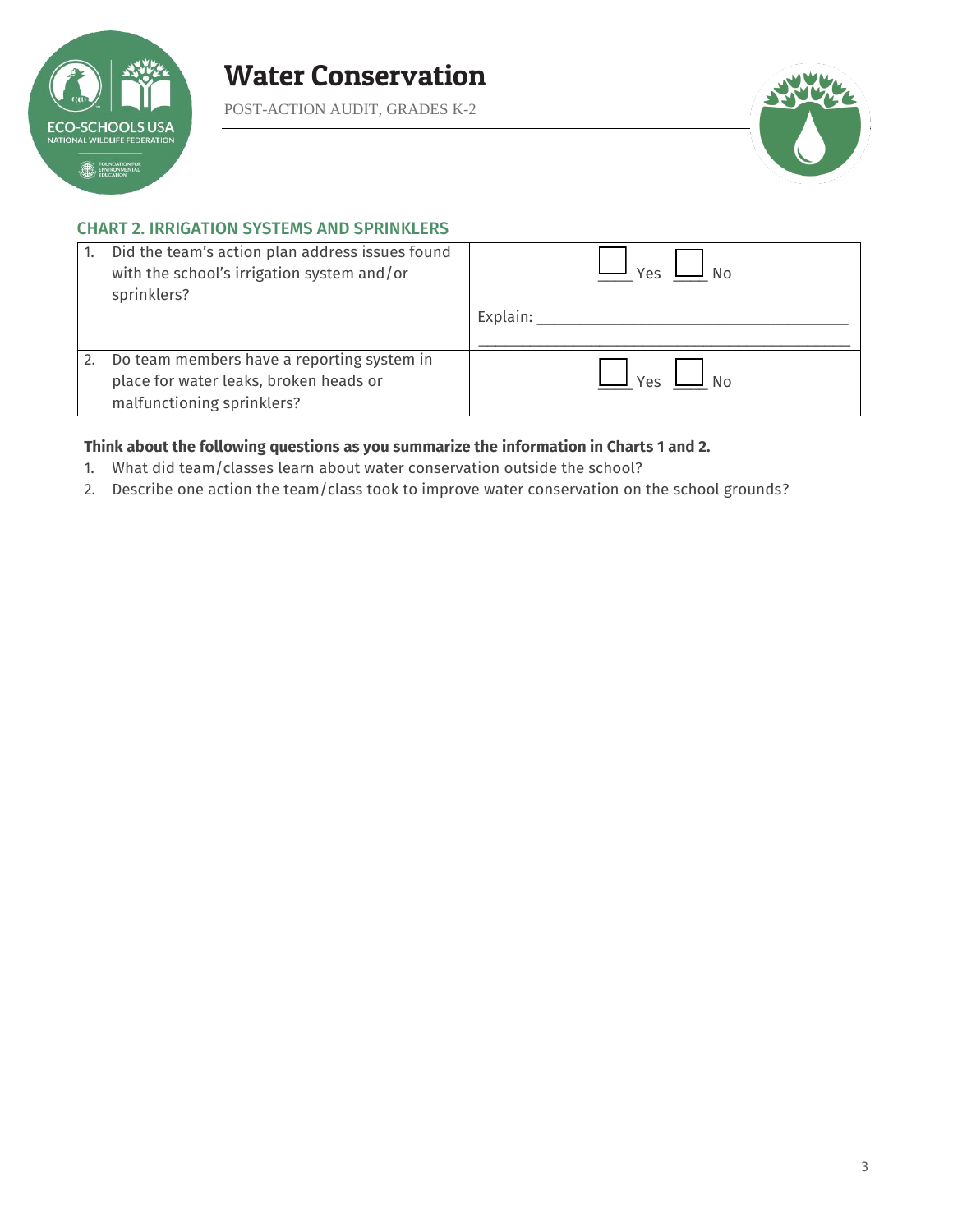

POST-ACTION AUDIT, GRADES K-2



# CHART 4. SCHOOL BATHROOM TOILETS



Use the same school maps as were used for the baseline audit, or using a highlighter, mark the same locations on a school map where auditing occurred. Work with the team/class to complete the audit and calculations. These tables and charts will be used to draw conclusion about water use and how use and reporting have changed since the baseline audit.

(A/S) Automatic/Sensor (M) Manual (flush by hand)

| <b>Bathroom Location</b>               | <b>Toilets</b> |                 | Any Observed Leaks?                          |
|----------------------------------------|----------------|-----------------|----------------------------------------------|
|                                        | A/S            | M               |                                              |
| Example: 1 <sup>st</sup> grade hallway |                | $6\phantom{1}6$ | X<br>Yes<br>No                               |
|                                        |                |                 |                                              |
|                                        |                |                 | Yes<br>$N$ o                                 |
|                                        |                |                 |                                              |
|                                        |                |                 | Yes<br>No.                                   |
|                                        |                |                 |                                              |
|                                        |                |                 | Yes $\_$ $\_$<br>$\overline{\phantom{a}}$ No |
|                                        |                |                 |                                              |
| <b>Totals</b>                          |                |                 |                                              |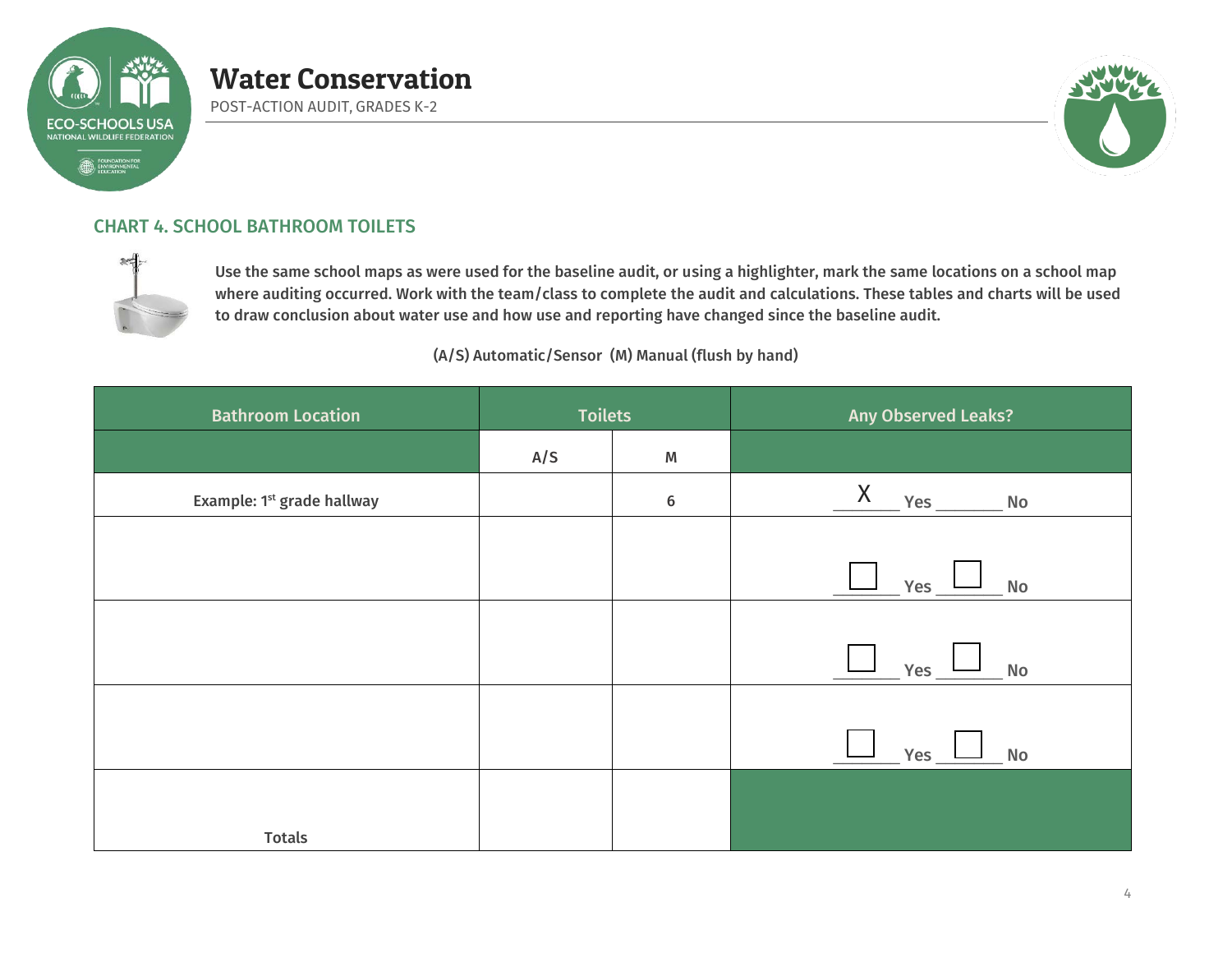

POST-ACTION AUDIT, GRADES K-2



# CHART 5. SCHOOL BATHROOM URINALS

(A/S) Automatic/Sensor (M) Manual (flush by hand)

| <b>Bathroom Location</b>               | <b>Urinals</b> |         | Any Observed Leaks?                          |
|----------------------------------------|----------------|---------|----------------------------------------------|
|                                        | A/S            | M       |                                              |
| Example: 1 <sup>st</sup> grade hallway |                | $\bf 6$ | $X$ $Yes$ $No$                               |
|                                        |                |         |                                              |
|                                        |                |         | Yes $\overline{\phantom{a}}$<br>No           |
|                                        |                |         |                                              |
|                                        |                |         | Yes $\_\_\_\_\_\$<br>No.                     |
|                                        |                |         |                                              |
|                                        |                |         | $\overline{\phantom{a}}$ No<br>$\_$ Yes $\_$ |
|                                        |                |         |                                              |
| <b>Totals</b>                          |                |         |                                              |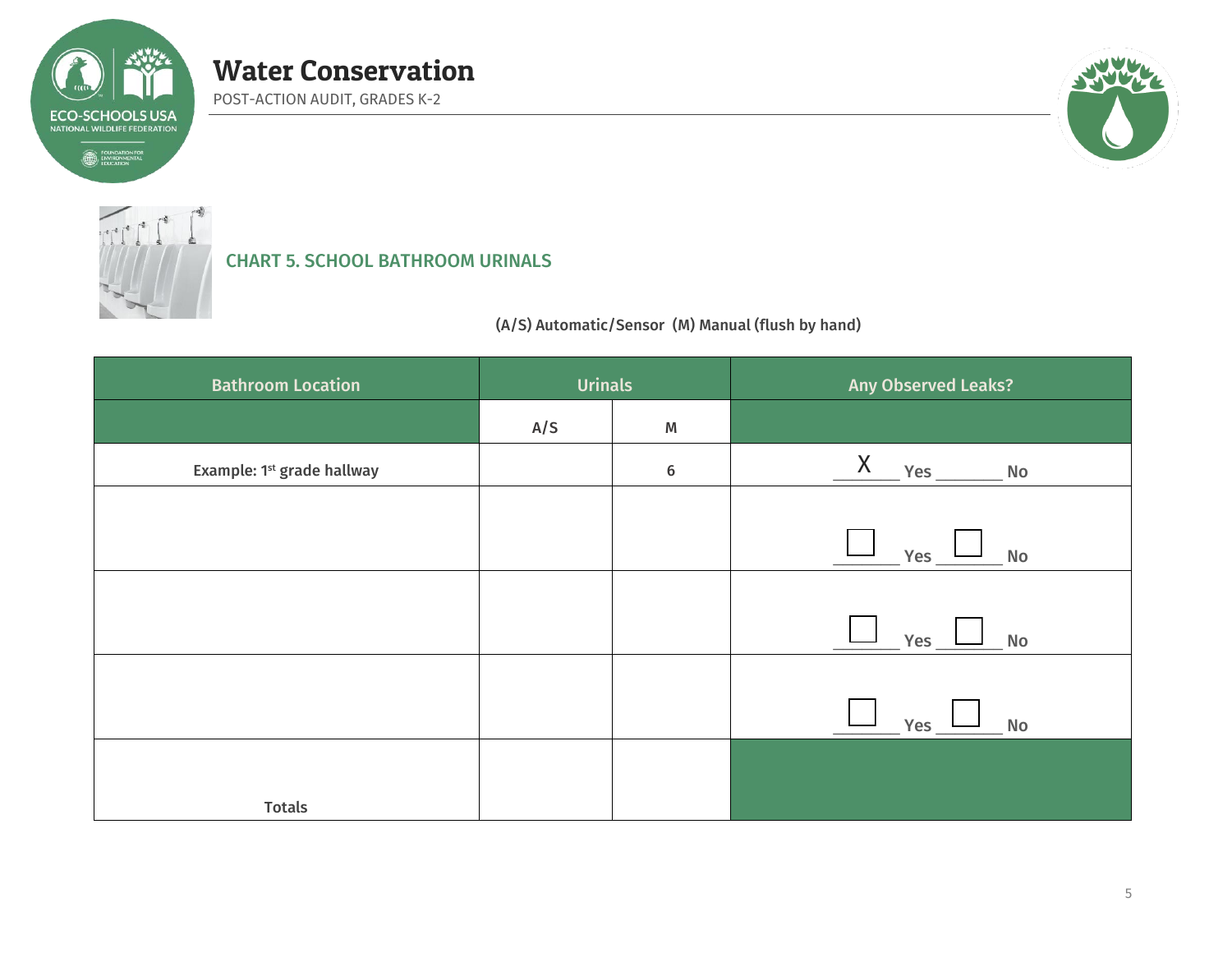

POST-ACTION AUDIT, GRADES K-2



CHART 6. SCHOOL BATHROOM FAUCETS

(A/S) Automatic/Sensor (M) Manual (turn on/off by hand)

| <b>Bathroom Location</b>       | <b>Faucets</b> |           | Any Observed Leaks?                       |
|--------------------------------|----------------|-----------|-------------------------------------------|
|                                | A/S            | ${\sf M}$ |                                           |
| <b>Example: Oriole Hallway</b> | 8              |           |                                           |
|                                |                |           |                                           |
|                                |                |           | $Yes$ $\frac{1}{1}$<br><b>No</b>          |
|                                |                |           |                                           |
|                                |                |           | Yes<br><b>No</b>                          |
|                                |                |           |                                           |
|                                |                |           | Yes $\_$ L<br>$\overline{\phantom{a}}$ No |
|                                |                |           |                                           |
| <b>Totals</b>                  |                |           |                                           |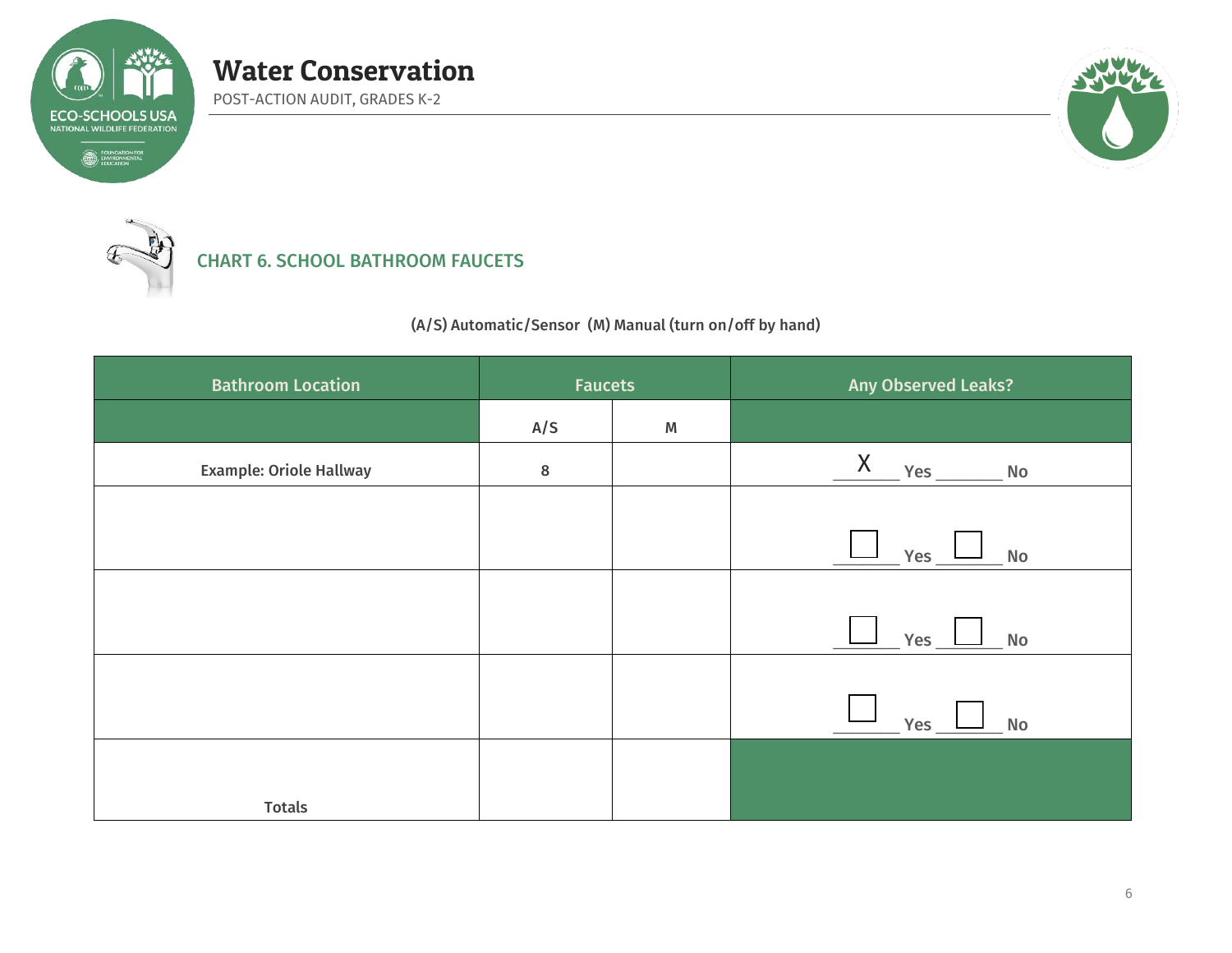

# CHART 7. OTHER WATER USING APPLIANCES

Water Conservation

POST-ACTION AUDIT, GRADES K-2

(A/S) Automatic/Sensor (M) Manual (by hand)

| <b>Location</b>             | <b>Water Fountains</b> |                         | <b>Other</b> |             | <b>Any Observed Leaks?</b>  |
|-----------------------------|------------------------|-------------------------|--------------|-------------|-----------------------------|
|                             | A/S                    | $\pmb{\mathbb{M}}$      | A/S          | $\mathbb M$ |                             |
| Front hallway by the office |                        | $\overline{\mathbf{2}}$ |              |             | $Yes$ No                    |
|                             |                        |                         |              |             | $Yes_$<br>$\mathsf{No}$     |
|                             |                        |                         |              |             | Yes<br>$\mathsf{No}$        |
|                             |                        |                         |              |             | Yes<br>$\mathsf{No}$        |
|                             |                        |                         |              |             | $\mathsf{No}$<br><b>Yes</b> |
|                             |                        |                         |              |             | <b>Yes</b><br>No            |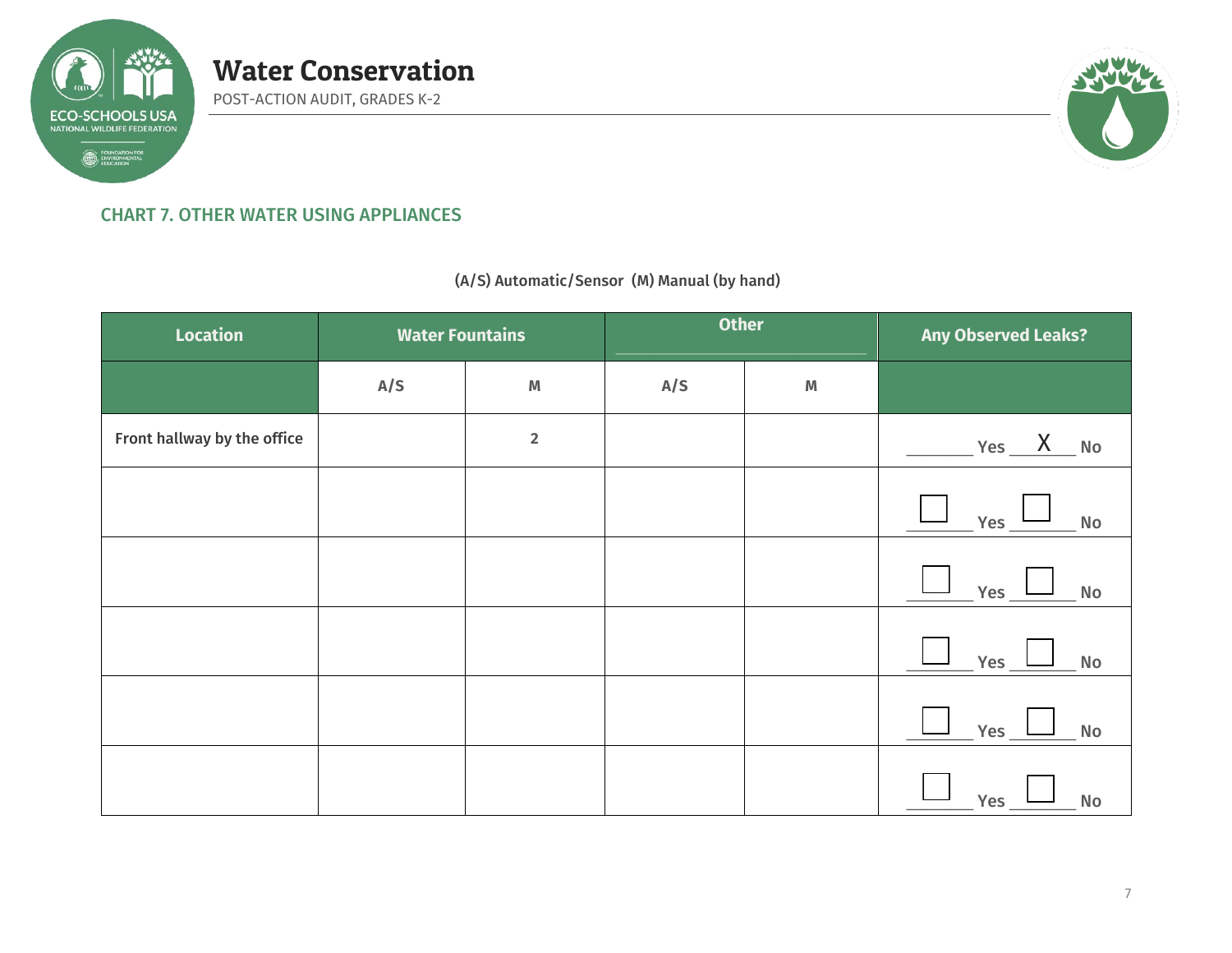

POST-ACTION AUDIT, GRADES K-2



### **Think about the following questions as you summarize the information in Charts 3-6.**

- 1. Are more students and staff aware of and report water conservation problems?
- 2. Describe one action the team/class took to improve water conservation inside the building?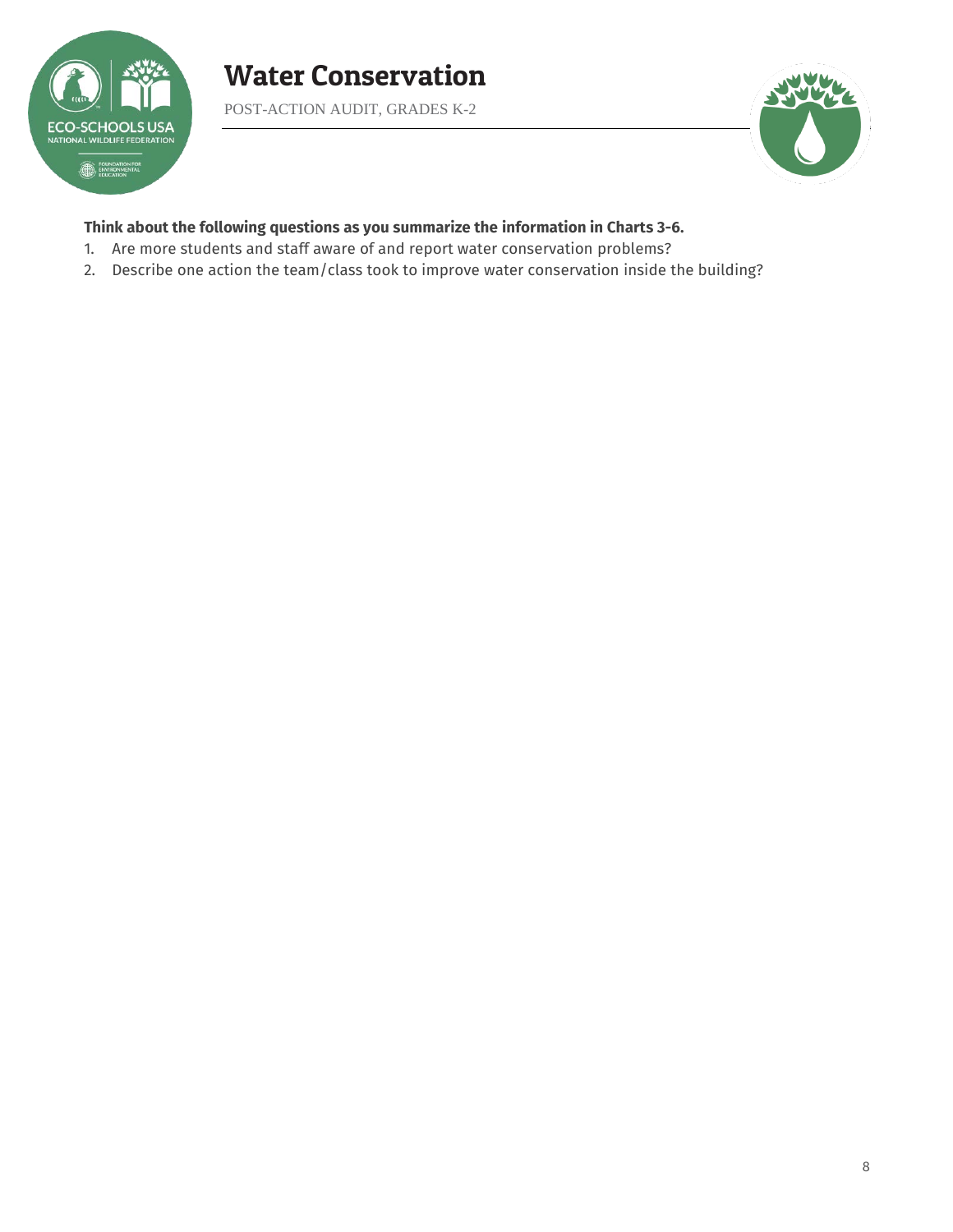

POST-ACTION AUDIT, GRADES K-2



 $\overline{\phantom{a}}$ 

# TABLE 2. WATER CONSERVING APPLIANCES, DEVICES AND PRACTICES

| 1. | Do all indoor faucets have aerators?                                                     | $\mathsf I$ Yes, in place before the audit<br>$\mathsf{\underline{I}}$ Yes, as a result of our action plan<br>No                                                                                                                                                                                                                    |
|----|------------------------------------------------------------------------------------------|-------------------------------------------------------------------------------------------------------------------------------------------------------------------------------------------------------------------------------------------------------------------------------------------------------------------------------------|
| 2. | How many of the school's toilets and urinals are<br>considered low-flow/high-efficiency? | More than half of the toilets and<br>urinals are considered low-<br>flow/high-efficiency before the audit<br>More than half of the toilets and<br>urinals are considered low-<br>flow/high-efficiency as a part of our<br>action plan<br>total number of toilets and urinals<br>$\perp$ total number of low-flow/high<br>efficiency |
| 3. | Does the school have water bottle filling stations (not<br>water fountains)?             | Stations were in place before our<br>audits<br>Stations are in place as a result of<br>our action plan<br>How many?<br>No                                                                                                                                                                                                           |
| 4. | Does the school encourage students to bring and use<br>reusable water bottles?           | Yes, this practice was in place before<br>the audits<br>Yes, this practice is now in place as a<br>result of the action plan<br>No                                                                                                                                                                                                  |

#### **Continued on the next page.**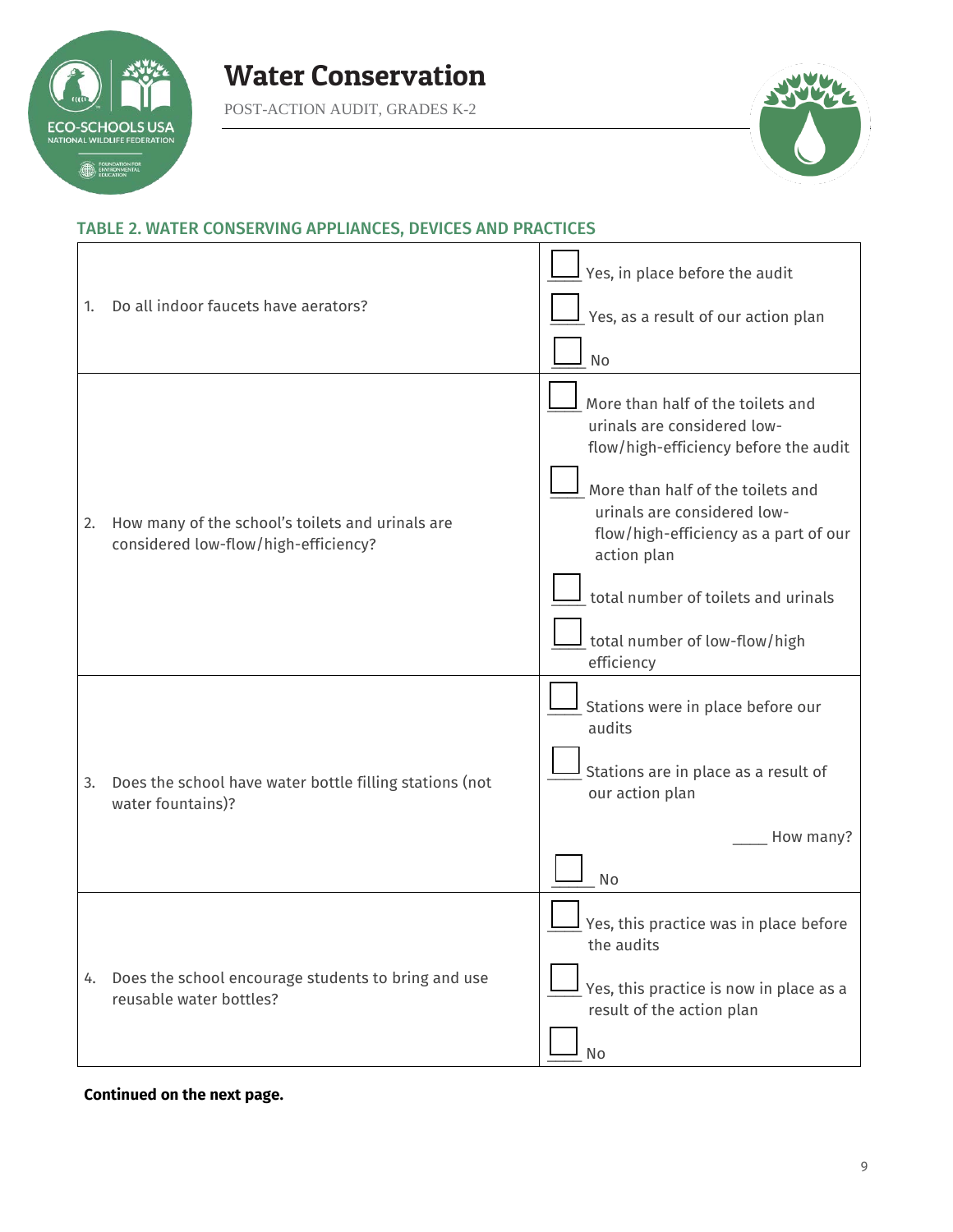

POST-ACTION AUDIT, GRADES K-2



# TABLE 2. WATER CONSERVING APPLIANCES, DEVICES AND PRACTICES, CONTINUED

| 5.       | Does the school have functioning rain barrels and/or<br>cisterns?                                                                                                         | Functioning rain barrels were in<br>place before our audits<br>Functioning rain barrels are in place<br>as a result of our action plan<br>How many?<br>No                    |
|----------|---------------------------------------------------------------------------------------------------------------------------------------------------------------------------|------------------------------------------------------------------------------------------------------------------------------------------------------------------------------|
| 6.       | Does the school use native grasses, trees, shrubs and<br>flowers in its landscape design?                                                                                 | This practice was in place before the<br>audits<br>This practice is in place as a result of<br>our action plan<br>No                                                         |
| 7.<br>8. | Do any part of the school grounds use xeriscaping, have<br>installed rain gardens and/or bioretention ponds?<br>List any other new water conserving practices used at the | These water conserving practices<br>were in place prior to the audits<br>These water conserving practices are<br>now in place as a result of our action<br>plan<br><b>No</b> |
|          | school. Provide practices not listed in the baseline audit<br>and were implemented as a direct result of the team's<br>action plan.                                       |                                                                                                                                                                              |

# **Continued on the next page.**